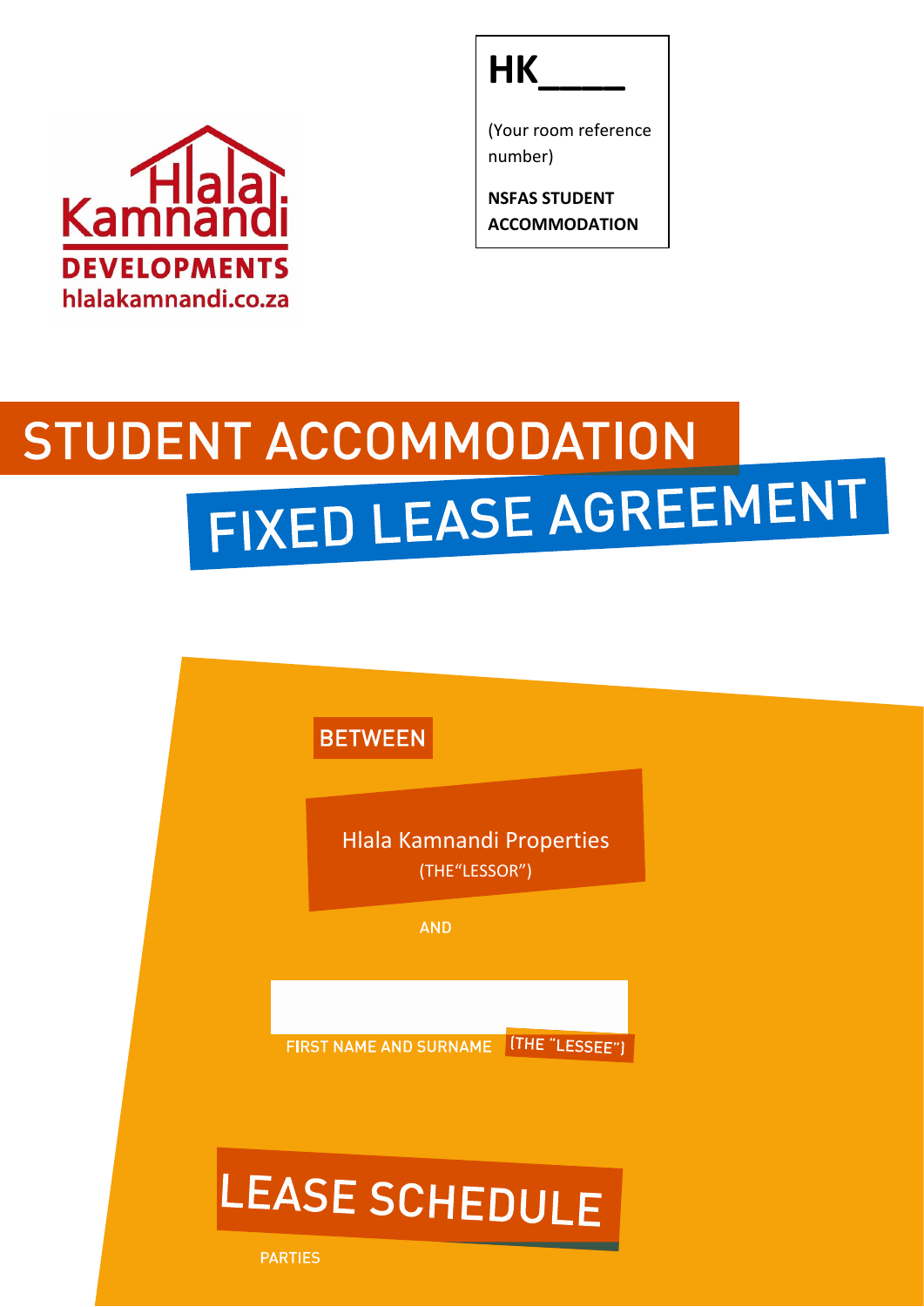### **PARTIES**

|                                       | HLALA KAMNANDI PROPERTIES CC |                        |  |
|---------------------------------------|------------------------------|------------------------|--|
| OWNER/LESSOR                          | 2002/058366/23               | REPRESENTED BY         |  |
| TENANT/LESSEE                         |                              | <b>IDENTITY NUMBER</b> |  |
| <b>STUDENT NUMBER</b>                 |                              |                        |  |
| TENANT/LESSEE (SHARING)               |                              | <b>IDENTITY NUMBER</b> |  |
| <b>STUDENT NUMBER</b>                 |                              |                        |  |
| PLACE OF RESIDENCE/DOMICILE<br>(HOME) |                              |                        |  |
| POSTAL ADDRESS                        |                              |                        |  |
| <b>TELEPHONE</b>                      |                              | <b>MOBILE</b>          |  |
| <b>EMAIL</b>                          |                              | FAX                    |  |
| NEXT OF KIN NAME (PARENTS)            |                              | NEXT OF KIN PHONE      |  |
| NEXT OF KIN ADDRESS                   |                              |                        |  |
| NEXT OF KIN IDENTITY NUMBER           |                              |                        |  |
| <b>PREMISES</b>                       |                              |                        |  |

| HK ROOM NUMBER        | .<br>. |            | <b>HOUSE ADDRESS</b> |             |                  |
|-----------------------|--------|------------|----------------------|-------------|------------------|
| <b>MONTHLY RENTAL</b> |        | per person | Thousand             | Hundred and | Rand per person) |

ELECTRICITY PER PREPAID METERS / WATER INCLUDED AS PER CITY COUNCIL TARRIFS AND MAXIMUM AMOUNTS DESCRIBED BELOW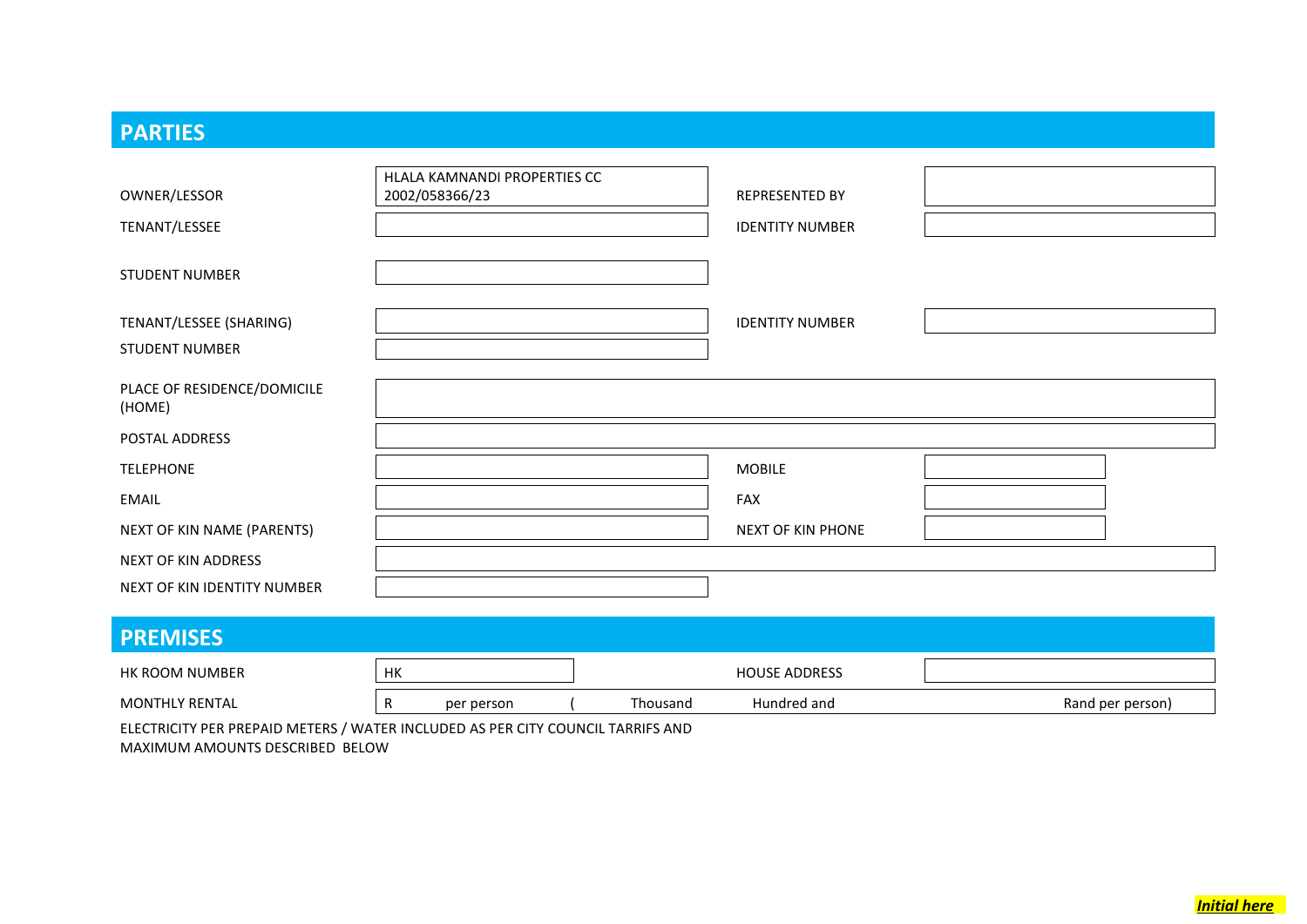| <b>TERMS</b>              |           |                       |           |                       |
|---------------------------|-----------|-----------------------|-----------|-----------------------|
| <b>LEASE STARTS</b>       | 01/02/201 | <b>LEASE ENDS</b>     | 31/11/201 | PERIOD IN MNTHS<br>10 |
| OCCUPATION DATE           |           | NOTICE PERIOD         | 31/09/201 |                       |
| <b>RESERVATION AMOUNT</b> |           | <b>DEPOSIT AMOUNT</b> |           |                       |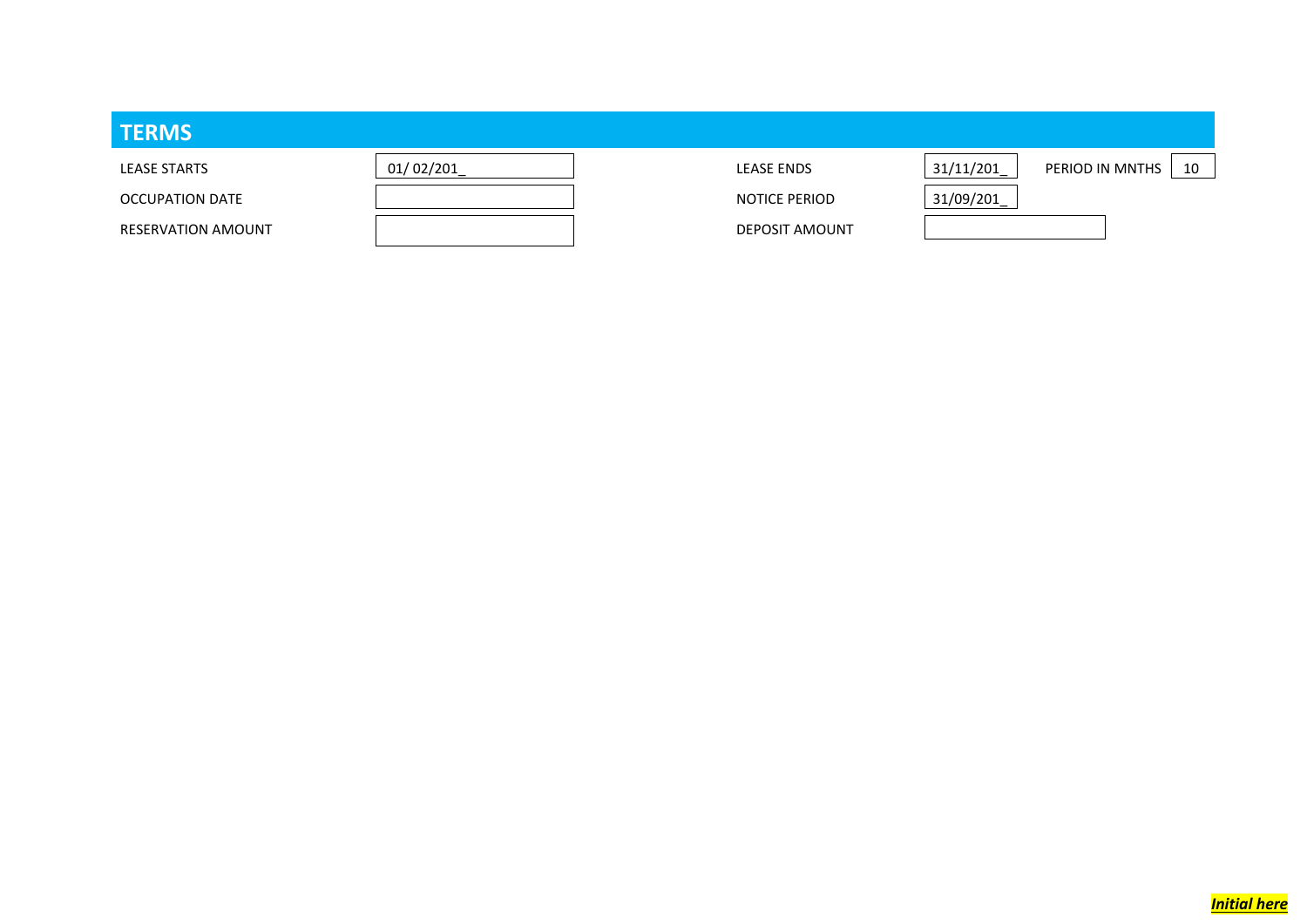#### **ALL PAYMENTS MUST BE MADE INTO THE FOLLOWING ACCOUNT:**

HLALA KAMNANDI PROPERTIES/J GROBLER

FNB CHEQUE ACCOUNT

BRANCH: 250805

ACCOUNT NUMBER: 625 7361 7366

REFERENCE ON BANK DEPOSIT SLIP: HK(your room number)

#### **NO CASH WILL BE ACCEPTED AND NO LIABILITY WILL BE TAKEN FOR ANY CASH GIVEN TO ANY EMPLOYEE**

DECLARATION: I, THE LESSEE, HAVE NOT APPLIED FOR ACCOMMODATION NOR AM I ON A WAITING LIST ELSEWHERE (INCLUDING UNIVERSITY<br>RESIDENCE). I UNDERSTAND THAT THIS IS A FIXED TERM LEASE AGREEMENT AND THEPE IS NO REPORT RESIDENCE). I UNDERSTAND THAT THIS IS A FIXED TERM LEASE AGREEMENT AND THERE IS NO OPTION TO CANCEL OR TERMINATE THIS<br>AGREEMENT PRIOR TO ENDS DATE MENTIONED IN THE LEASE SCHEDULE, MY DARRY COLORED IN TO CANCEL OR TERMINATE AGREEMENT PRIOR TO ENDS DATE MENTIONED IN THE LEASE AGREEMENT AND THERE IS NO OPTION TO CANCEL OR TERMINATE THIS<br>THAT IS PAYABLE FOR THE LEASED PREMISES AND THE LEASE SCHEDULE. MY PARENT/ GUARDIAN/SPONSOR/BURSAR HAS SEEN T THAT IS PAYABLE FOR THE LEASED PREMISES AND THE LEASE SCHEDULE. MY PARENT/ GUARDIAN/SPONSOR/BURSAR HAS SEEN THE R<br>AFFORDABLE. I HAVE VIEWED THE PREMISES AND THE TERMS OF THIS AGREEMENT AND AGREES THAT SUCH RENTAL IS FINANC AFFORDABLE. I HAVE VIEWED THE PREMISES AND THE TERMS OF THIS AGREEMENT AND AGREES THAT SUCH RENTAL IS FINANCIALLY<br>IS PROVIDED WITHOUT CATERING FACILITIES.<br>I ACKNOWLEDGE THAT HULLY LOUIS CATERING FACILITIES. I ACKNOWLEDGE THAT I HAVE RECEIVED A COPY OF THIS LEASE AGREEMENT.

| SIGNED at Johannesburg on this the | day of |  |
|------------------------------------|--------|--|
|                                    |        |  |

AS WITNESSES:

1. \_\_\_\_\_\_\_\_\_\_\_\_\_\_\_\_\_\_\_\_\_\_\_\_\_\_\_\_\_ \_\_\_\_\_\_\_\_\_\_\_\_\_\_\_\_\_\_\_\_\_\_\_\_\_\_\_\_\_

FOR Hlala Kamnandi Properties

2. \_\_\_\_\_\_\_\_\_\_\_\_\_\_\_\_\_\_\_\_\_\_\_\_\_\_\_\_ \_\_\_\_\_\_\_\_\_\_\_\_\_\_\_\_\_\_\_\_\_\_\_\_\_\_\_\_\_

LESSEE

LESSEE

\_\_\_\_\_\_\_\_\_\_\_\_\_\_\_\_\_\_\_\_\_\_\_\_\_\_\_\_\_\_\_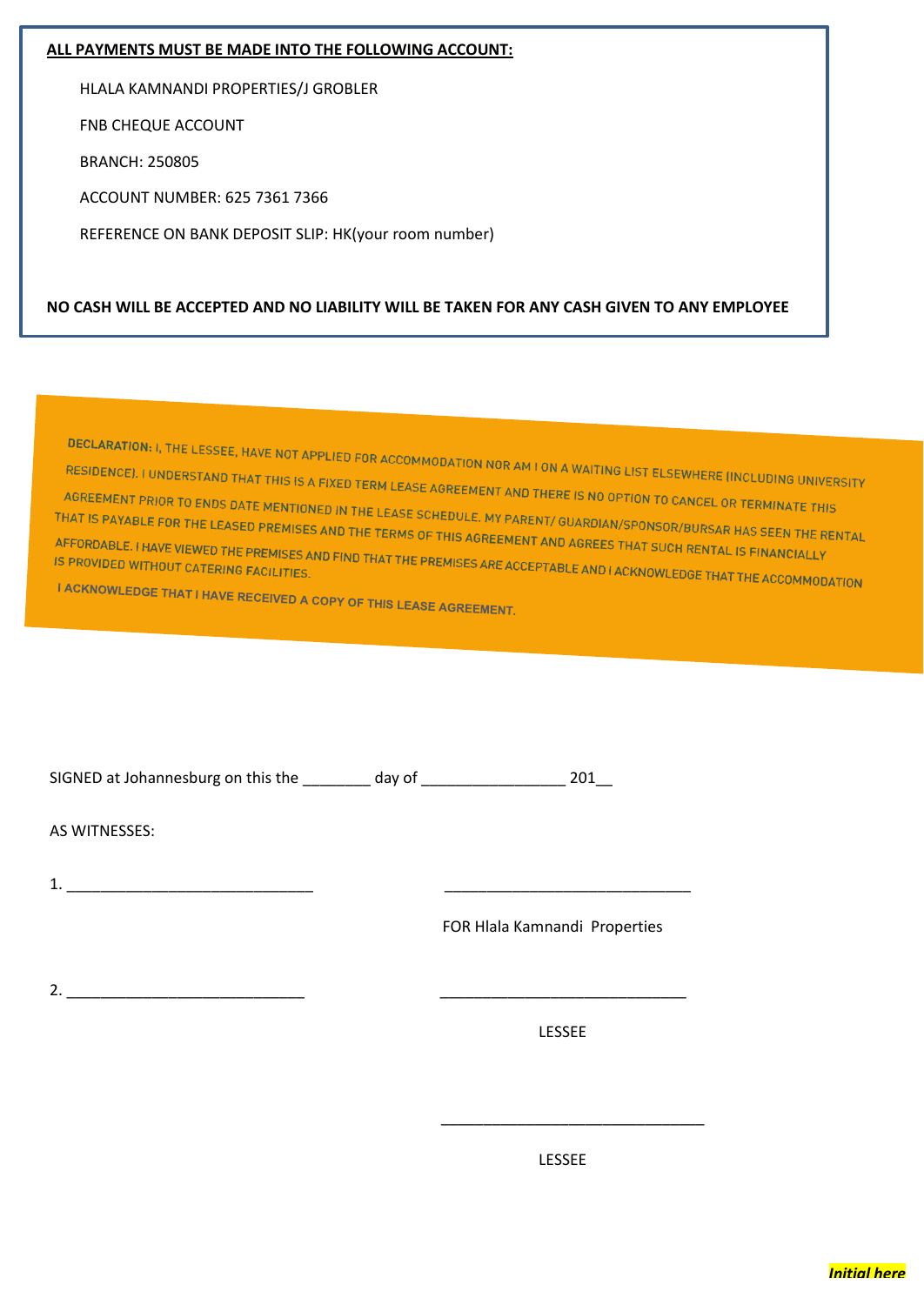### CONDITIONS

#### THE PREMISES

The Lessor hereby lets to the Lessee who hereby hires from the Lessor the Premises. This is a commercial transaction whereby the Lessee rents the full premises of 34 Hampton Rd, 36 Hampton Rd, 1 Putney Road, 3 Putney Rd, 7 Putney Rd, 9 Putney Rd Rossmore and 26 Fulham Str, Brixton. A minimum of 90 people will be housed with potential of up to 100 people.

#### THE PERIOD AND RIGHT TO LEASE

The lease shall commence on the Lease Start date and terminate on Lease Ends date as set out in the Lease Schedule. The lease is for a fixed term period without variation, cancellation or early termination options.

#### RENTAL

The rental payable for the period of the lease is the monthly rental per month as stated in the Lease Schedule. Rental shall be payable monthly in advance on the first day of each and every month of this lease and any extension thereof without deduction, or set-off whatsoever. The rental is payable directly into the Lessor's bank account as set out in the Lease Schedule or such other bank account as the Lessor may from time to time direct. The Lessor reserves the right to charge a fee of not less than R250 should the Lessee not make payment by the 7th day of every month.

Rental will be paid by the Lessee, in bulk, on behalf of the tenants. The Lessee will be responsible for the payment of a minimum of 90 places for 10 months at the agreed rental amount, irrespective of people staying or not.

#### **DEPOSIT**

On signature hereof the Lessee shall pay the deposit and the first month's rent to the Lessor as set out in the Lease Schedule. The Lessee shall not be granted access to the premises until such time as these amounts are paid. On the Termination Date, the Lessor shall refund the deposit to the Lessee after deducting any room and/or building damages. No interest will be payable on such deposit.

#### USE OF PREMISES

The Premises shall be used for residential purposes only and for no other purpose whatsoever and the Lessee shall not cause or permit any disorderly conduct of whatsoever nature upon the Premises, nor do or permit to be done any act, matter or thing about the Premises which shall constitute a nuisance or any inconvenience to the neighbours or any other person or persons. The House Rules form an integral part of this agreement and need to be adhered to by the Lessee at all times. A breach of the House Rules will constitute a breach under the Lease Agreement.

#### CESSION AND ASSIGNMENT

The Lessee shall not cede or assign this lease, either in whole or in part, nor sublet the Premises or any portion thereof, nor permit or allow any other person or persons to occupy the Premises or to reside thereon or to obtain possession thereof, with or without remuneration.

#### ELECTRICITY AND WATER

Included in the rental is the charge for the use and consumption by the Lessee of all electricity and water consumed upon the Premises. This amounts to R150 per month per person.

The Lessor reserves the right to increase the rental should the amount of electricity and water consumed be greater than R150 per month or alternatively charge the difference between R150 and the actual amount per person. The due amount will be calculated by dividing

the total water and electricity expense for the specific premises through the number of people residing on the premises. The Lessee will be responsible for the total amount water and electricity owing for the total lease period should it be applicable.

#### INSURANCE PREMIUMS

The Lessee shall not bring, nor permit to be brought, upon the Premises any goods, furniture or effects which may by their nature increase the rate of insurance premiums payable by the Lessor or vitiate the fire insurance policy held by the Lessor or which may be impregnated by any wood borer, termite, or any other wood destroying insect of any kind.

#### BYE-LAWS

The Lessee shall strictly observe all Government, Provincial and Municipal Laws, Bye-Laws and Regulations applicable to the Premises and the conditions of title of the Property.

#### HOUSE RULES

The Lessor has imposed House Rules relating to the occupants of the Building which are aimed at protecting the safe and equal enjoyment of the use of the Building and the Premises for all the occupants of the Building.

The Lessee by his signature hereto hereby agrees to be bound by the House Rules relating to the Building and ensure that the Lessee, his guests or invitees at all times obey the House Rules. Failure to comply with the House Rules will constitute a breach of this lease. Should the Lessor cancel this lease due to the Lessee's breach of the House Rules, the Lessee will forfeit any rental paid for the month and the deposit paid.

#### **SECURITY**

The Lessor shall be entitled to install such access security measures to the Building as it, in its sole discretion may decide and the Lessee shall be obliged to comply with any procedures or rules relating to that security.

#### LESSOR'S MAINTENANCE

The Lessor shall be responsible for maintaining the main walls, roof and other structural parts of the Building in good order and repair. The Lessor shall not be responsible for any loss or damage which the Lessee may sustain as a result of the main walls,roof or other structural parts of the Premises being or becoming in a defective condition nor as a result of any act or omission on the part of the Lessor or his servants.

#### LESSEE'S MAINTENANCE

The Lessee acknowledges that at the Lease Start date the Premises and the furniture in the Unit is in good order and condition and that all keys, locks, glass windows, electrical installations and other appurtenances are likewise in good order and condition. The Lessee hereby agrees and undertakes to keep and maintain the Premises and the furniture situate therein in

good order and condition and in a clean, sanitary and tenantable condition during the currency of this lease and any renewal thereof and undertakes that at the termination of this lease it will return and redeliver the Premises and the furniture to the Lessor in like good order, condition, fair wear and tear only excepted. The keeping and maintenance of the Premises and furniture in good order and condition shall be deemed to include, inter alia, maintenance and repairs where necessary to all furniture, doors, windows, electric bulbs and connections, taps, drains, sewerage and the keeping of all sewerage free from blockage. Should it be found by the Lessee after taking occupation of the Premises that there are items of the Premises or of the furniture that are not in good order and condition, then the Lessee shall notify the Lessor of such other items within 7 (seven) days of the Lease Start date of this lease failing which such items shall be deemed to have been handed over in complete good order and condition.

Should the Lessee fail to comply with the a foregoing conditions, the Lessor may on behalf of the Lessee expend any sum necessary for the maintenance etc. as referred to in this paragraph, and any amounts so spent shall be payable by the Lessee to the Lessor on demand.

#### ELECTRICAL INSTALLATIONS

The Lessee hereby undertakes in no manner whatsoever to interfere with the present electrical installations on the Premises without the consent of the Lessor first had and obtained and shall affix or connect no electric lamps, motor or heaters other than those designed for use for the electric current supplied to the Premises. Damage done to such electrical installations by "short circuits" shall be made good by the Lessee.

#### DAMAGE TO THE PREMISES

The Lessee shall not drive nor permit to be driven any nails or screws into the walls, doors or ceilings of the Premises or any portion of the Premises. The Lessee shall not make or permit any alterations, additions or improvements to the Premises without obtaining the prior approval of the Lessor, in writing. The Lessee will not use "Prestic" to put up any object on the walls, doors and ceilings.

#### **INSURANCE**

The Lessor shall insure and keep insured to the full value thereof the Building against risk of damage by fire and other risks as the Lessor may require. The Lessee shall be responsible,

if he so desires, for effecting in his own name a policy or policies to cover his possessions and the other effects upon the Premises and shall pay the premiums in respect thereof. The Lessor shall not be responsible for any loss or damage or any personal injury suffered by the Lessee or his visitors or invitees, in the Building, irrespective of whether such loss or injury is caused by fire, storm, riot, civil commotion, theft, robbery, accident or other cause whatsoever.

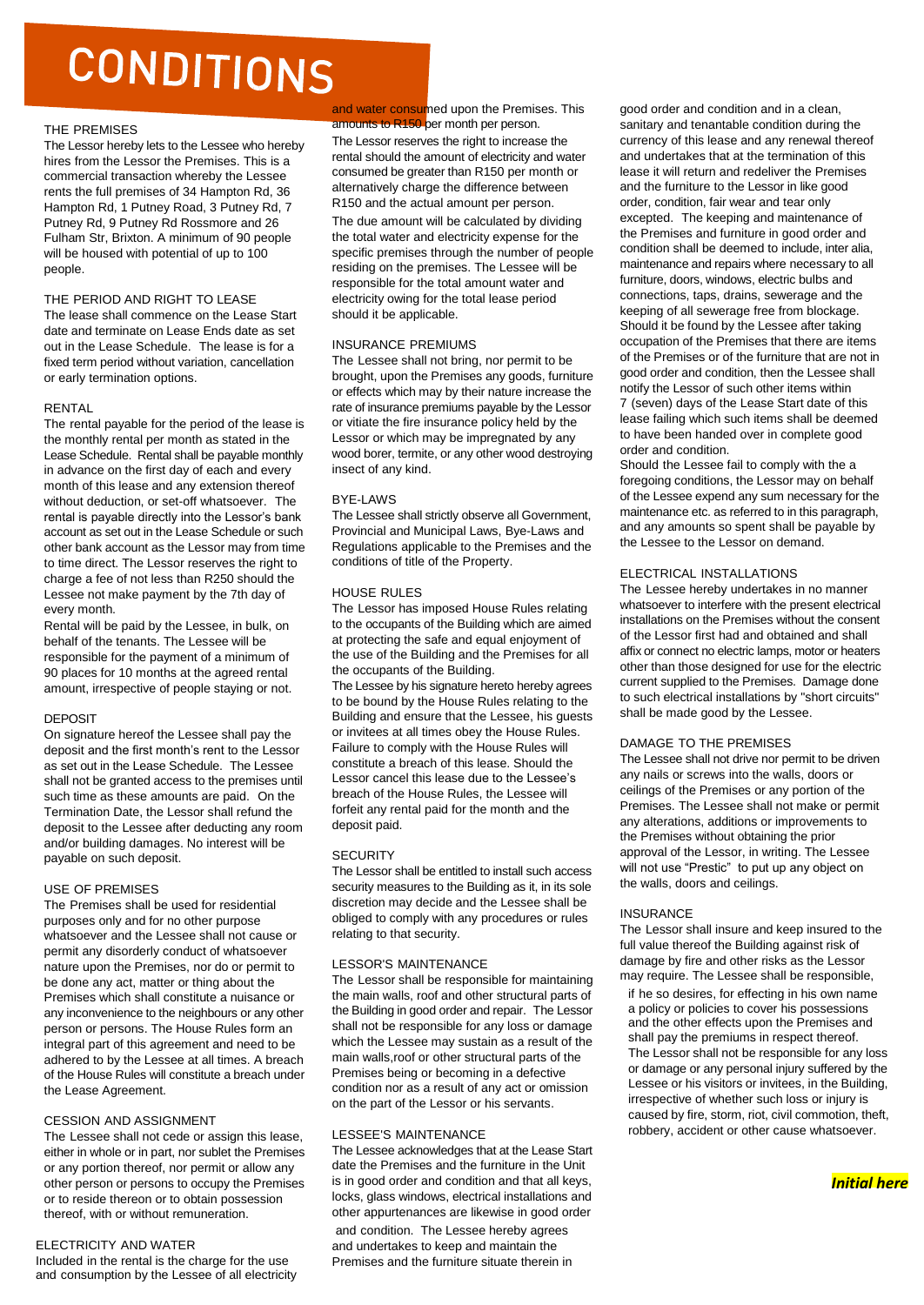### CONDITIONS

#### LESSOR'S ACCESS

The Lessor or his agent shall be entitled at all reasonable times to enter the Premises and Unit to inspect the condition thereof (which will be done at least once a month) and with its workmen, agents or others, to execute such repairs to the Premises and Unit, both external and internal, as shall be compatible with the proper repair and upkeep of the Premises, Unit and the Building.

#### KEYS

The Lessee shall be handed prior to the Lease Start date, the keys to the Unit being a full set in number and undertakes that upon termination of this lease he shall return to the Lessor not less than the aforesaid number of keys. In the event of the Lessee misplacing the Keys, new keys will be provided by the Lessor, at the Lessee's expense.

#### DAMAGE TO THE PREMISES

The Lessee shall be liable for any damages done to the Premises, Unit and/or the Building or any part thereof.

DESTRUCTION OF THE PREMISES Should the Building in which the Premises is situate be destroyed by fire or through any other cause during the period of this lease in such manner to render the Premises untenantable, then this lease shall in consequence be terminated. Should the Building be only damaged or partially destroyed by fire or through any other cause, but the Premises remains tenantable then this lease shall not be terminated and the Lessee shall continue to pay the rent payable.

#### **BREACH**

In the event of the Lessee failing to pay the rental by the 1st day iof the month and fails to make payment within SEVEN (7) DAYS (or such longer reasonable period to which the Lessor consents in writing) then and in either event it shall be lawful for the Lessor but it shall not be obliged to:

i. cancel the lease and to enter into and take possession of the leased premises and any goods therein, without prejudice, however, to any right of action which shall have accrued or shall accrue to the Lessor against the Lessee in respect of arrear rental or damages which right of action shall remain of the same force and effect as if the Lease had never been cancelled, and ii. in such an instance the Lessee shall vacate the premises with immediate effect, and

iii. the Lessor shall not be obliged to refund any

monies or deposit held to the Lessee. Should the Lessee want to terminate the lease prior to the Lease Ends date, the Lessee shall be obliged to pay the Lessor a penalty equal to the rental of the remainder of the lease term and will forfeit the deposit held by the Lessor.

#### **CONTRAVENTION**

Notwithstanding anything elsewhere herein contained, should the rental payable or any sum or sums payable by the Lessee hereunder not be paid on due date, or should the Lessee in any other respect contravene any one or more of the provisions of this lease or the House Rules of the Building, or fail in the observance of any one or more of the provisions of this lease or the House Rules of the Building, the Lessor shall, notwithstanding any prior waiver on his part of any of his rights hereunder and without prejudice to any other rights which he may have according to law, immediately and without prior notice, be entitled to cancel this lease and to obtain repossession of the Premises and for that purpose to take whatever action may be necessary for the ejectment of the Lessee and/or any other occupant thereof.

The Lessor's rights in terms of this clause shall be without prejudice to any claim he may have for rental already due and for such further damages as the Lessor may sustain by reason of the Lessee's breach of this lease.

#### DOMICII F

Any notice required to be given under this lease shall be sent in writing to the Lessor at PO Box 1314, Cramerview, 2060 and must also be faxed to 086 642 5082 or such other address as the Lessor may stipulate in writing from time to time, and to the Lessee at the domicile referred to in the Schedule or such other address as the Lessee may stipulate in writing from time to time, at which addresses they respectively choose "domicilium citandi et executandi". Any notice to be given by either party to the other shall be of no force or effect unless sent by prepaid registered post.

#### EXTENSION

Notice of termination of the lease agreement must be received by the Lessor in writing 2 months before the lease agreement expires. Should the Lessor not furnish a written notice 2 months before the expiry of the rental term, it will be deemed that the lease agreement is renewed by the Lessor for another term similar to the previous term

#### ENTIRE AGREEMENT

It is hereby further specifically agreed that this agreement contains all the terms and conditions of the contract of lease entered into by the Lessee and the Lessor and the Lessee acknowledges and agrees that any representations, which may have been made by any other person that the Lessor shall not be binding or enforceable against the Lessor.

#### INVALID CLAUSE

In the event that of any clause in Lease being held to be invalid, void or unenforceable for any reason, it is agreed between the parties that such clause shall be severed from the remaining clauses of the Lease, which Lease shall be deemed to be valid and enforceable.

#### INDEMNITY

Neither the Lessor, it's agent , employees, invitees, mandataries or contractors shall be liable for any damages, injury, loss of possessions or loss of life caused to the Lessee, the Lessee's property or the Lessee's invitees, for any reason whatsoever, whether directly or indirectly. The Lessee indemnifies the Lessor against any loss or damage that the Lessor may suffer in consequence of any act of the Lessee, the Lessee's guests, visitors, invitees, agents, mandataries performed in or about the premises; and against any loss or damage that the Lessor may suffer as a result of the non-compliance by the Lessee with any provision of this agreement or the House Rules.

Should the Lessee leave any possessions in the Unit outside of the Period and Right to Lease as set out above, the Lessor will not be responsible or financially liable for any damages, theft, loss or the like.

#### SUCCESSORS IN TITLE

The Lease is entered into by the Lessor for itself and Successors in Title and assigns. The Lessee agrees that the Lessor shall be entitled to dispose of the property during the term of the Lease. The sale of the property by the Lessor during the period of this Lease shall not affect the terms of the Lease in any way whatsoever nor entitle the Lessee to resign from the Lease or to claim damages as a result thereof.

#### SHARING

No sharing is allowed unless agreed to by the Lessor in a lease agreement. If a person do share with the consent of the Lessor, and one of the parties sharing move out, the remaining Lessee will be responsible for the total agreed amount for the unit the Lessee occupies for the full term of the contract.

The lessee understands that Hlala Kamnandi Propertiesis renting from a landlord and that the Lessee remains responsible towards the owner/landlord of the property.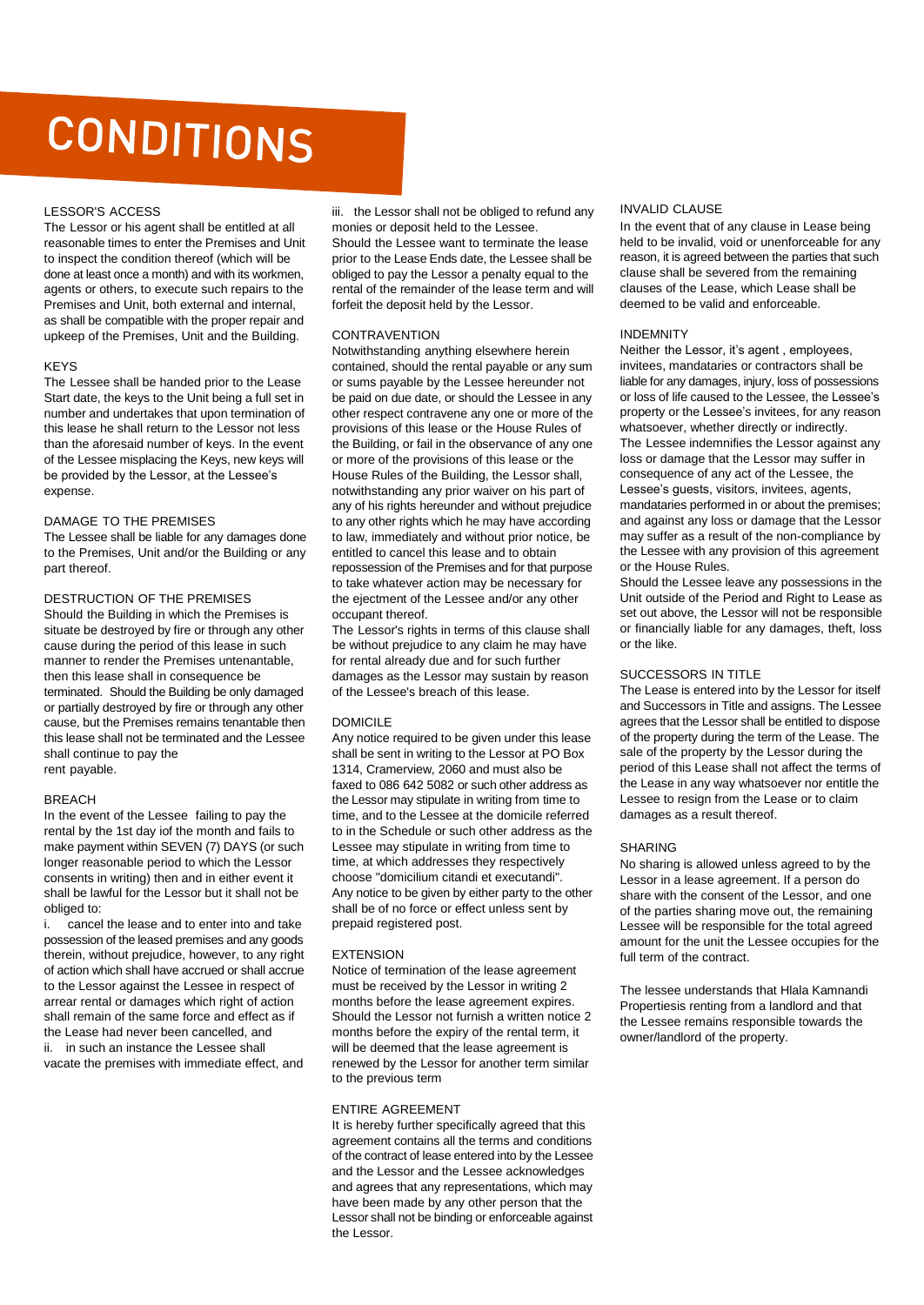### **HOUSE RULES**

WATER AND ELECTRICITY CONSUMPTION Included in your rental is an amount allocated for the use of water and electricity. In order to maintain the maximum level agreed, we request that you:

- use only the minimal amount of electricity required. Please switch off all lights and electrical appliances while not in use or when you leave the room;

- heaters are not allowed;

- water should be used sparingly. Please report any leaks to the security/building manager as soon as they are noticed;

- dump rubbish (including food uneaten or stale) in the dust bins provided;

- keep the bathrooms and kitchens in a clean state as you would like to find them;

- ensure that all stove plates and ovens are turned off when not in use.
- Baths use much more water than showers.
- Geysers and any appliance that generates heat are using the most electricity.
- Water and electricity used for the upkeep of the premises is for the account of the Lessee.

Should we find that the electricity and water charge for the building exceed that provided for, we will be obliged to increase the rental to accommodate the electricity and water shortfall.

#### CONSIDERATION FOR OTHERS

Serious and disorderly behaviour that results in the disturbance of others (including, staff, fellow lessee's and neighbours) may lead to immediate termination of the lease agreement. In such cases you will be liable for the full charges set out in lease agreement.

Playing of music or other sounds at unreasonable levels is strictly forbidden. The Lessor reserves the right to confiscate at the Lessee's risk any music equipment in the event that the Lessee does not adhere to this rule. Such equipment will be returned to the Lessee at the end of each semester.

Shouting, calling or talking in a raised voice is not acceptable. Running in corridors or in any other areas of the building is not permitted.

#### CARE OF THE BUILDINGS, COMMON AREAS AND ROOMS

You must keep your room clean and tidy at all times. Bed linen should be changed and washed at least once a week. The furniture provided (if applicable) in your room may not be removed from your room, or the building, without our prior consent. The full cost of repairing any item of furniture or electrical appliance provided by us will be charged to you with an appropriate administration charge of not less than R100.

Insects and rodents are a health hazard - all food kept in your room must be stored in suitable containers or wrapped tightly, this prevents insects or rodents from accessing it. Stale, unfinished or waste food must be immediately thrown in the dustbins provided in the kitchens. All rooms are

inspected regularly. Any damage found to the room on inspection will be billed directly to you on a month to month basis.

Should we find that the state of your room is such that there may be a potential health hazard, you will be formally requested to clean your room. Should you consistently keep your room in such a state we will arrange for the room to be cleaned and all costs will be for your account.

You will ensure that prior to vacating the room, for weekends, vacations or otherwise, that your room is cleaned and that any form of food or drink is stored away or thrown out and that pots, pans, cups and plates are cleaned. We reserve the right to clean your room in your absence and hold you accountable for costs incurred (which will not be less than R50) and we will not be held responsible for any losses.

#### Cooking of food in your room is strictly forbidden.

You may not remove any microwave ovens of hot-plates supplied from the communal kitchen for cooking in your rooms or otherwise. Clothes or other items may not be hung from the windows of the building.

No posters or other items may be permanently affixed to the walls, windows or furniture of your room or any other part of the building. It is in your best interests to keep the building in a clean state, please do not soil, mark, litter or damage the common areas of the building. Toilets must not be used for the disposal of any foreign objects, only domestic toilet paper may be flushed down the toilet.

#### SMOKING, DRUGS AND ALCOHOL The building is a smoke free building. Smoking, drinking or the taking of drugs is strictly prohibited within your room and in the common areas of the building. Consumption and storage of alcohol is not allowed in your room or in the building. You will not use, store and sell non-prescription drugs or narcotics in the building. Should alcohol or any form of drugs be found on your person or in your room, we reserve the right to immediately terminate the lease agreement and take whatever legal action that may be necessary against you.

MEDICAL CONDITIONS AND DISABILITIES Should you suffer from any medical illness or disability, we would appreciate you notifying us so that we are in a position to be of assistance in the event of a medical emergency.

#### SECURITY AND SAFETY

We cannot be held responsible for any losses that you may incur whilst residing in our buildings. In light of this, please keep your room locked at all times and ensure that the windows are fully closed when you are not present in your room. The key for your room must never be given or

lent to any other person. You should ensure that there are no key tags or identification that would make it easy to identify the room or building that the key belong to.

It is vital that you take good care to ensure that you never leave your keys in a place that they could be stolen or lost. We will not be held responsible for any theft or burglary involving your possessions.

No keys for the entrance gates may be given to any person at all.

Lost keys lead to the issuing of new keys and you will be held responsible for the cost of and the issuing of replacement of new keys (approximately R120.00) together with an administration charge as a locksmith will be required to be called in.

Tampering with any security, electricity or firefighting equipment is a serious offence and is strictly forbidden. Should you tamper with the equipment in any way, we reserve our right not only to have you arrested but to lay criminal charges against you. The cost of restoring such equipment will be for your account (minimum charge of R2500 for tampering with equipment).

The use of candles, oil lamps, incense or anything that produces a naked flame is a potential fire hazard and is strictly forbidden to be used in your room or any other part of the building.

We reserve the right to search bags (yours or your visitors) at any time and confiscate any firearms, weapons, alcohol, drugs or any other illegal substance.

#### VISITORS

Visitors are welcome provided they observe these house rules and the lease agreement. No student may have more than TWO visitors at any given time. You will be required to fetch all visitors from the **entrance gates. No visitors are allowed to** remain in the building or on the premises without your presence. Should you leave the building or premises, your visitors must also leave the building or premises. You will be wholly responsible and financially liable for any damages caused by your visitor. Visitors have access to the building from 9h00 to 23h00.

Sleeping overnight is not permitted. Should we find that you have granted a visitor the right to sleepover, we will charge you an amount of

R500.00 per visitor per night for the room. Prior arrangements can be made for visitors to be accommodated in our buildings at a cost of R200.00 per visitor per night payable upfront. Management reserves the right to place further